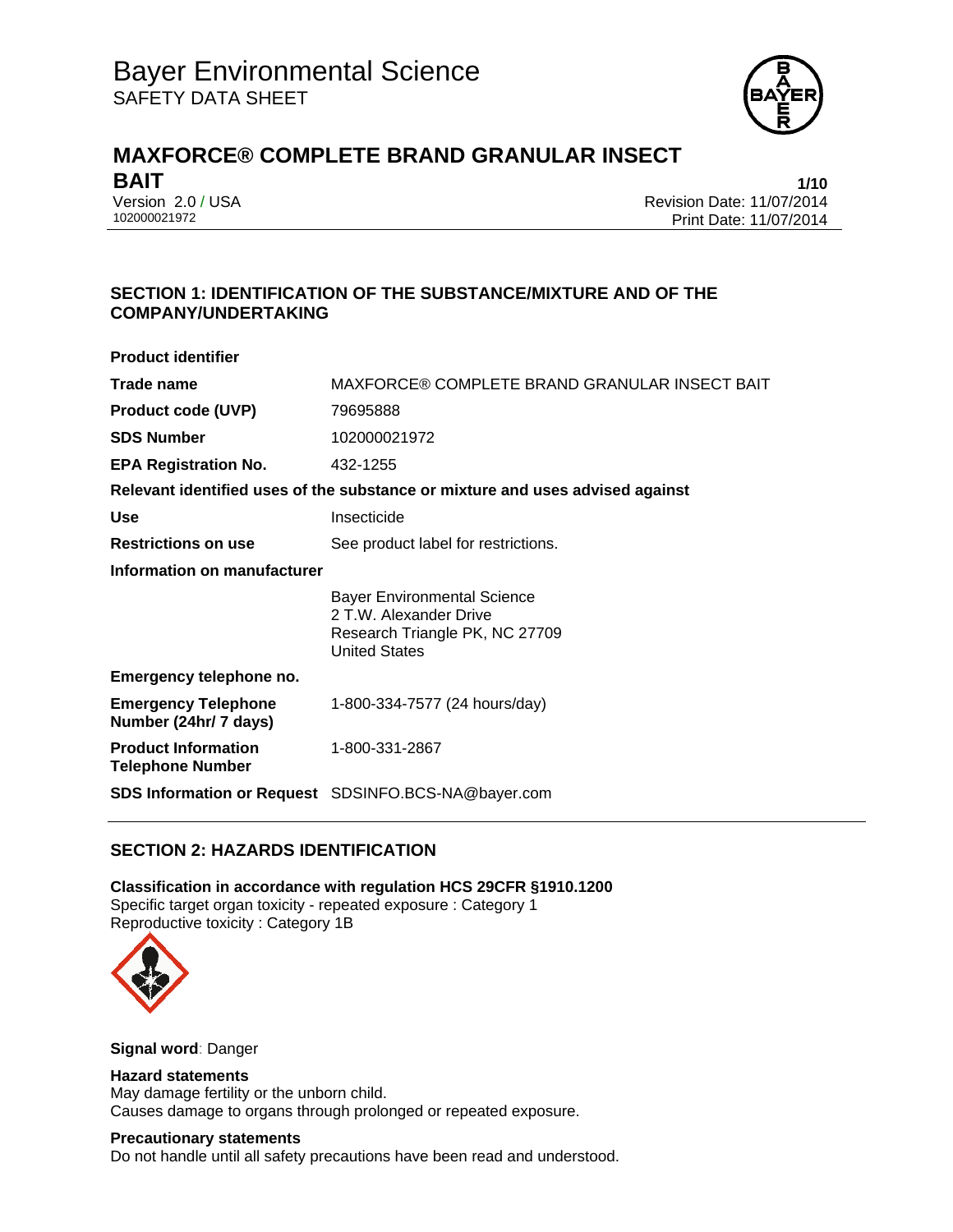

# **MAXFORCE® COMPLETE BRAND GRANULAR INSECT BAIT** 2/10

Version 2.0 / USA Revision Date: 11/07/2014<br>102000021972 Print Date: 11/07/2014 Print Date: 11/07/2014

Obtain special instructions before use. Wear protective gloves/protective clothing/eye protection/face protection. Do not breathe dust. Wash thoroughly after handling. Do not eat, drink or smoke when using this product. IF exposed or concerned: Get medical advice/ attention. Store locked up. Dispose of contents/container in accordance with local regulation.

#### **Other hazards**

No other hazards known.

## **SECTION 3: COMPOSITION/INFORMATION ON INGREDIENTS**

**Hazardous Component Name**<br> **Hydramethylnon**<br> **Hydramethylnon**<br> **CAS-No.**<br> **CAS-No.**<br> **CAS-No.**<br> **CONCENSITY CONCENTING MODE CONFIDENTIAL**<br> **CAS-No.**<br> **CONCENTIAL**<br> **CONCENTIAL**<br> **CONCENTIAL** Hydramethylnon 67485-29-4<br>
Oleic acid 112-80-1 Oleic acid 112-80-1 2.30

#### **SECTION 4: FIRST AID MEASURES**

| <b>Description of first aid measures</b>                                   |                                                                                                                                                                                                                                                                                                           |  |
|----------------------------------------------------------------------------|-----------------------------------------------------------------------------------------------------------------------------------------------------------------------------------------------------------------------------------------------------------------------------------------------------------|--|
| <b>General advice</b>                                                      | When possible, have the product container or label with you when<br>calling a poison control center or doctor or going for treatment.                                                                                                                                                                     |  |
| <b>Inhalation</b>                                                          | Move to fresh air. If person is not breathing, call 911 or an ambulance,<br>then give artificial respiration, preferably mouth-to-mouth if possible. Call<br>a physician or poison control center immediately.                                                                                            |  |
| <b>Skin contact</b>                                                        | Take off contaminated clothing and shoes immediately. Wash off<br>immediately with plenty of water for at least 15 minutes. Call a physician<br>or poison control center immediately.                                                                                                                     |  |
| Eye contact                                                                | Hold eye open and rinse slowly and gently with water for 15-20 minutes.<br>Remove contact lenses, if present, after the first 5 minutes, then<br>continue rinsing eye. Call a physician or poison control center<br>immediately.                                                                          |  |
| Ingestion                                                                  | Call a physician or poison control center immediately. Rinse out mouth<br>and give water in small sips to drink. DO NOT induce vomiting unless<br>directed to do so by a physician or poison control center. Never give<br>anything by mouth to an unconscious person. Do not leave victim<br>unattended. |  |
| Most important symptoms and effects, both acute and delayed                |                                                                                                                                                                                                                                                                                                           |  |
| <b>Symptoms</b>                                                            | To date no symptoms are known.                                                                                                                                                                                                                                                                            |  |
| Indication of any immediate medical attention and special treatment needed |                                                                                                                                                                                                                                                                                                           |  |
| <b>Treatment</b>                                                           | Appropriate supportive and symptomatic treatment as indicated by the                                                                                                                                                                                                                                      |  |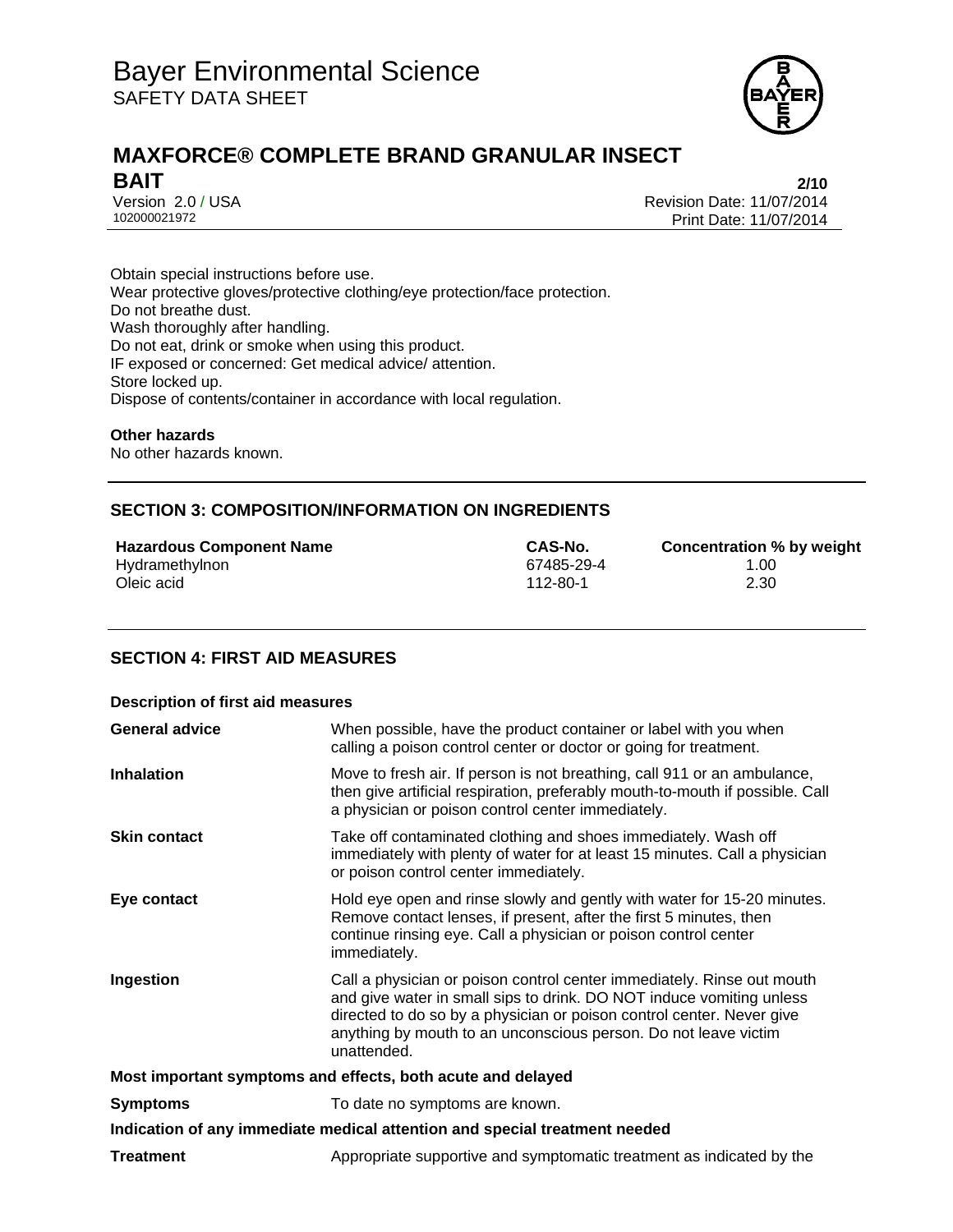

# **MAXFORCE® COMPLETE BRAND GRANULAR INSECT BAIT** 3/10

Version 2.0 / USA Revision Date: 11/07/2014<br>102000021972 Print Date: 11/07/2014 Print Date: 11/07/2014

patient's condition is recommended. There is no specific antidote.

# **SECTION 5: FIREFIGHTING MEASURES**

| <b>Extinguishing media</b>                                         |                                                                                                                                                                                              |
|--------------------------------------------------------------------|----------------------------------------------------------------------------------------------------------------------------------------------------------------------------------------------|
| <b>Suitable</b>                                                    | Use water spray, alcohol-resistant foam, dry chemical or carbon dioxide.                                                                                                                     |
| <b>Unsuitable</b>                                                  | None known.                                                                                                                                                                                  |
| <b>Special hazards arising</b><br>from the substance or<br>mixture | Dangerous gases are evolved in the event of a fire.                                                                                                                                          |
| <b>Advice for firefighters</b>                                     |                                                                                                                                                                                              |
| <b>Special protective</b><br>equipment for fire-fighters           | Firefighters should wear NIOSH approved self-contained breathing<br>apparatus and full protective clothing.                                                                                  |
| <b>Further information</b>                                         | Keep out of smoke. Fight fire from upwind position. Cool closed<br>containers exposed to fire with water spray. Do not allow run-off from<br>fire fighting to enter drains or water courses. |
| <b>Flash point</b>                                                 | not applicable                                                                                                                                                                               |
| <b>Autoignition temperature</b>                                    | no data available                                                                                                                                                                            |
| Lower explosion limit                                              | not applicable                                                                                                                                                                               |
| <b>Upper explosion limit</b>                                       | not applicable                                                                                                                                                                               |
| <b>Explosivity</b>                                                 | no data available                                                                                                                                                                            |
|                                                                    |                                                                                                                                                                                              |

# **SECTION 6: ACCIDENTAL RELEASE MEASURES**

|                                                       | Personal precautions, protective equipment and emergency procedures                                                                                                                               |  |
|-------------------------------------------------------|---------------------------------------------------------------------------------------------------------------------------------------------------------------------------------------------------|--|
| <b>Precautions</b>                                    | Keep unauthorized people away. Isolate hazard area. Avoid contact<br>with spilled product or contaminated surfaces.                                                                               |  |
| Methods and materials for containment and cleaning up |                                                                                                                                                                                                   |  |
| Methods for cleaning up                               | Avoid dust formation. Sweep up or vacuum up spillage and collect in<br>suitable container for disposal. Clean contaminated floors and objects<br>thoroughly, observing environmental regulations. |  |
| <b>Additional advice</b>                              | Use personal protective equipment. Do not allow to enter soil,<br>waterways or waste water canal.                                                                                                 |  |
| Reference to other sections                           | Information regarding safe handling, see section 7.<br>Information regarding personal protective equipment, see section 8.<br>Information regarding waste disposal, see section 13.               |  |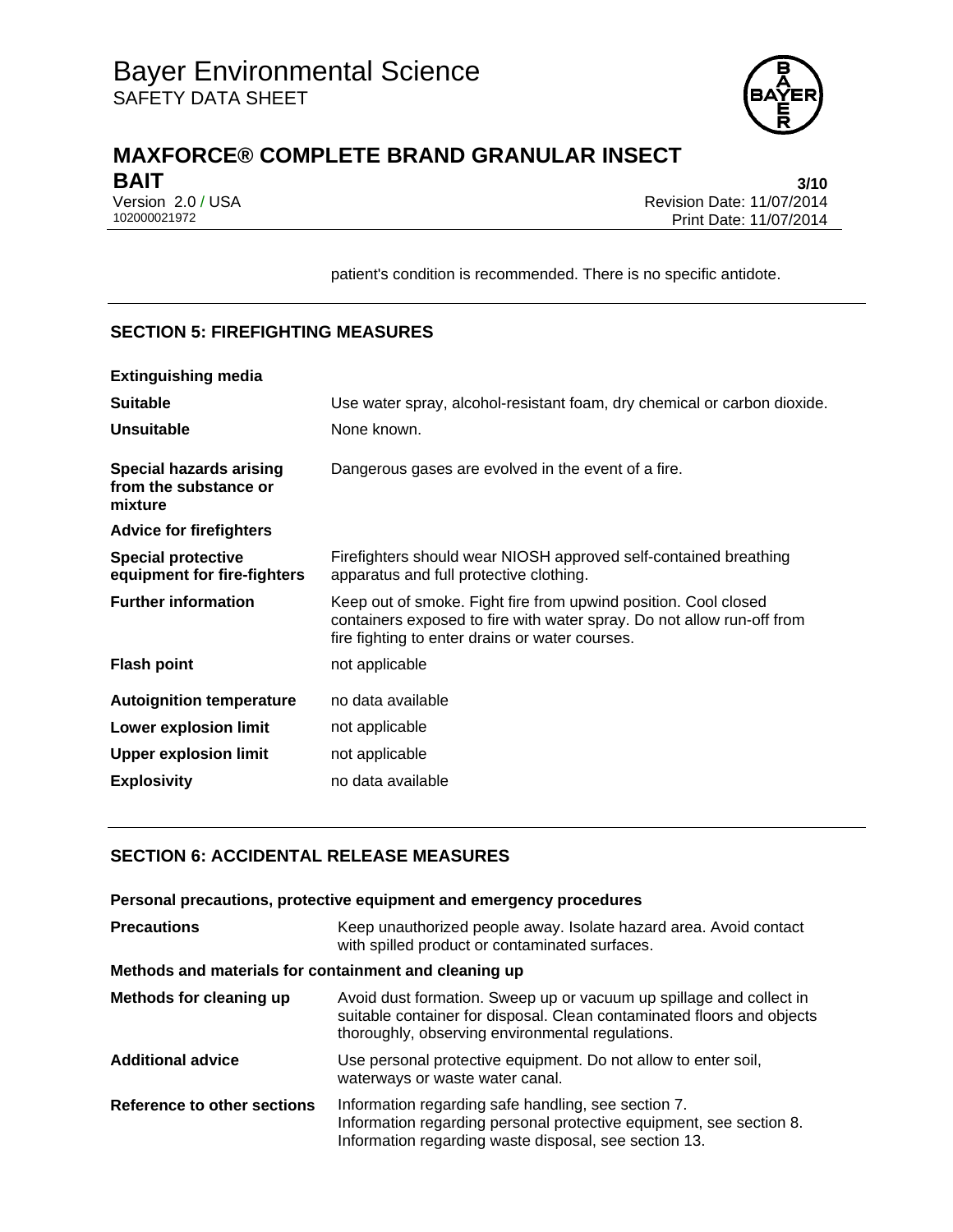

# **MAXFORCE® COMPLETE BRAND GRANULAR INSECT BAIT** 4/10

Version 2.0 / USA Revision Date: 11/07/2014<br>102000021972 Print Date: 11/07/2014 Print Date: 11/07/2014

## **SECTION 7: HANDLING AND STORAGE**

#### **Precautions for safe handling**

| Advice on safe handling                                   | No specific precautions required when handling unopened<br>packs/containers; follow relevant manual handling advice. Avoid dust<br>formation. Use only in area provided with appropriate exhaust<br>ventilation.                                                                                                                                                                                                                              |
|-----------------------------------------------------------|-----------------------------------------------------------------------------------------------------------------------------------------------------------------------------------------------------------------------------------------------------------------------------------------------------------------------------------------------------------------------------------------------------------------------------------------------|
| <b>Advice on protection</b><br>against fire and explosion | Dust may form explosive mixture in air.                                                                                                                                                                                                                                                                                                                                                                                                       |
| <b>Hygiene measures</b>                                   | Wash hands thoroughly with soap and water after handling and before<br>eating, drinking, chewing gum, using tobacco, using the toilet or<br>applying cosmetics.<br>Remove Personal Protective Equipment (PPE) immediately after<br>handling this product. Before removing gloves clean them with soap and<br>water. Remove soiled clothing immediately and clean thoroughly before<br>using again. Wash thoroughly and put on clean clothing. |
|                                                           | Conditions for safe storage, including any incompatibilities                                                                                                                                                                                                                                                                                                                                                                                  |
| <b>Requirements for storage</b><br>areas and containers   | Store in original container and out of the reach of children, preferably in<br>a locked storage area. Store in a cool, dry place and in such a manner<br>as to prevent cross contamination with other crop protection products,<br>fertilizers, food, and feed.                                                                                                                                                                               |

## **SECTION 8: EXPOSURE CONTROLS/PERSONAL PROTECTION**

#### **Control parameters**

| Hydramethylnon | 67485-29-4 | $1.4$ ug/m $3$<br>(AN ESL) | 07 2011 | TX ESL |
|----------------|------------|----------------------------|---------|--------|
| Hydramethylnon | 67485-29-4 | $14$ ug/m $3$<br>(ST ESL)  | 07 2011 | TX ESL |

No control parameters known.

#### **Exposure controls**

#### **Personal protective equipment**

In normal use and handling conditions please refer to the label and/or leaflet. In all other cases the following recommendations would apply.

| <b>Respiratory protection</b> | When respirators are required, select NIOSH approved equipment<br>based on actual or potential airborne concentrations and in<br>accordance with the appropriate regulatory standards and/or industry<br>recommendations. |
|-------------------------------|---------------------------------------------------------------------------------------------------------------------------------------------------------------------------------------------------------------------------|
| <b>Hand protection</b>        | Chemical resistant nitrile rubber gloves                                                                                                                                                                                  |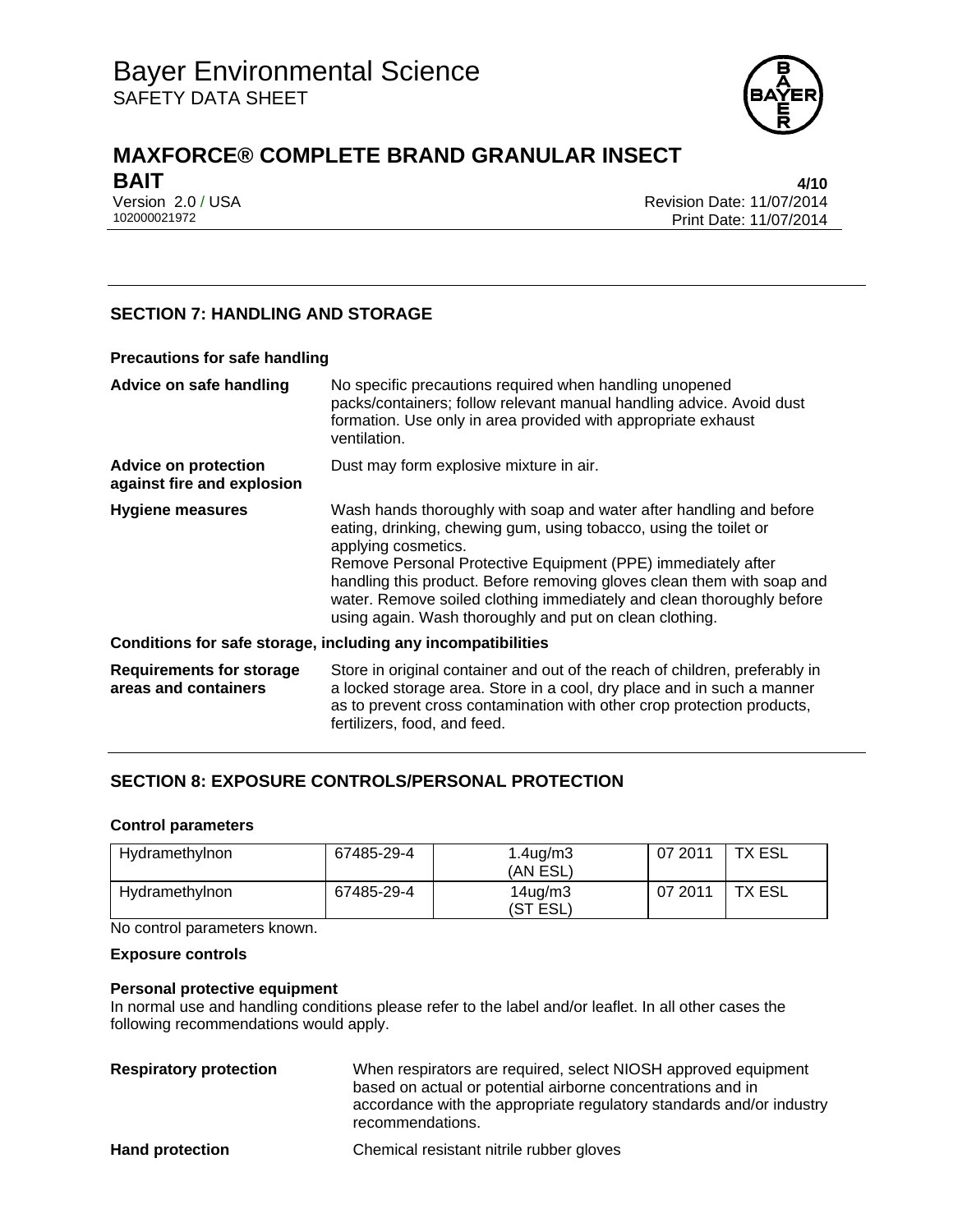

# **MAXFORCE® COMPLETE BRAND GRANULAR INSECT BAIT** 5/10

Version 2.0 / USA **Version 2.0 / USA** Revision Date: 11/07/2014<br>102000021972 Print Date: 11/07/2014 Print Date: 11/07/2014

| Eye protection                     | Safety glasses with side-shields                                                                                                                                                                      |
|------------------------------------|-------------------------------------------------------------------------------------------------------------------------------------------------------------------------------------------------------|
| Skin and body protection           | Wear long-sleeved shirt and long pants and shoes plus socks.                                                                                                                                          |
| <b>General protective measures</b> | Follow manufacturer's instructions for cleaning/maintaining PPE. If<br>no such instructions for washables, use detergent and warm/tepid<br>water.<br>Keep and wash PPE separately from other laundry. |

# **SECTION 9. PHYSICAL AND CHEMICAL PROPERTIES**

| Appearance                                              | yellow-brown to brown            |
|---------------------------------------------------------|----------------------------------|
| <b>Physical State</b>                                   | granular                         |
| Odor                                                    | characteristic                   |
| <b>Odour Threshold</b>                                  | no data available                |
| рH                                                      | no data available                |
| <b>Vapor Pressure</b>                                   | no data available                |
| Vapor Density (Air = 1)                                 | no data available                |
| <b>Bulk density</b>                                     | $31 - 35$ lb/ft <sup>3</sup>     |
| <b>Evapouration rate</b>                                | not applicable                   |
| <b>Boiling Point</b><br><b>Melting / Freezing Point</b> | not applicable<br>not applicable |
| <b>Water solubility</b>                                 | no data available                |
| <b>Minimum Ignition Energy</b>                          | no data available                |
| <b>Decomposition</b><br>temperature                     | no data available                |
| <b>Partition coefficient: n-</b><br>octanol/water       | not applicable                   |
| <b>Viscosity</b>                                        |                                  |
|                                                         | not applicable                   |
| <b>Flash point</b>                                      | not applicable                   |
| <b>Autoignition temperature</b>                         | no data available                |
| <b>Lower explosion limit</b>                            | not applicable                   |
| <b>Upper explosion limit</b>                            | not applicable                   |
| <b>Explosivity</b>                                      | no data available                |
|                                                         |                                  |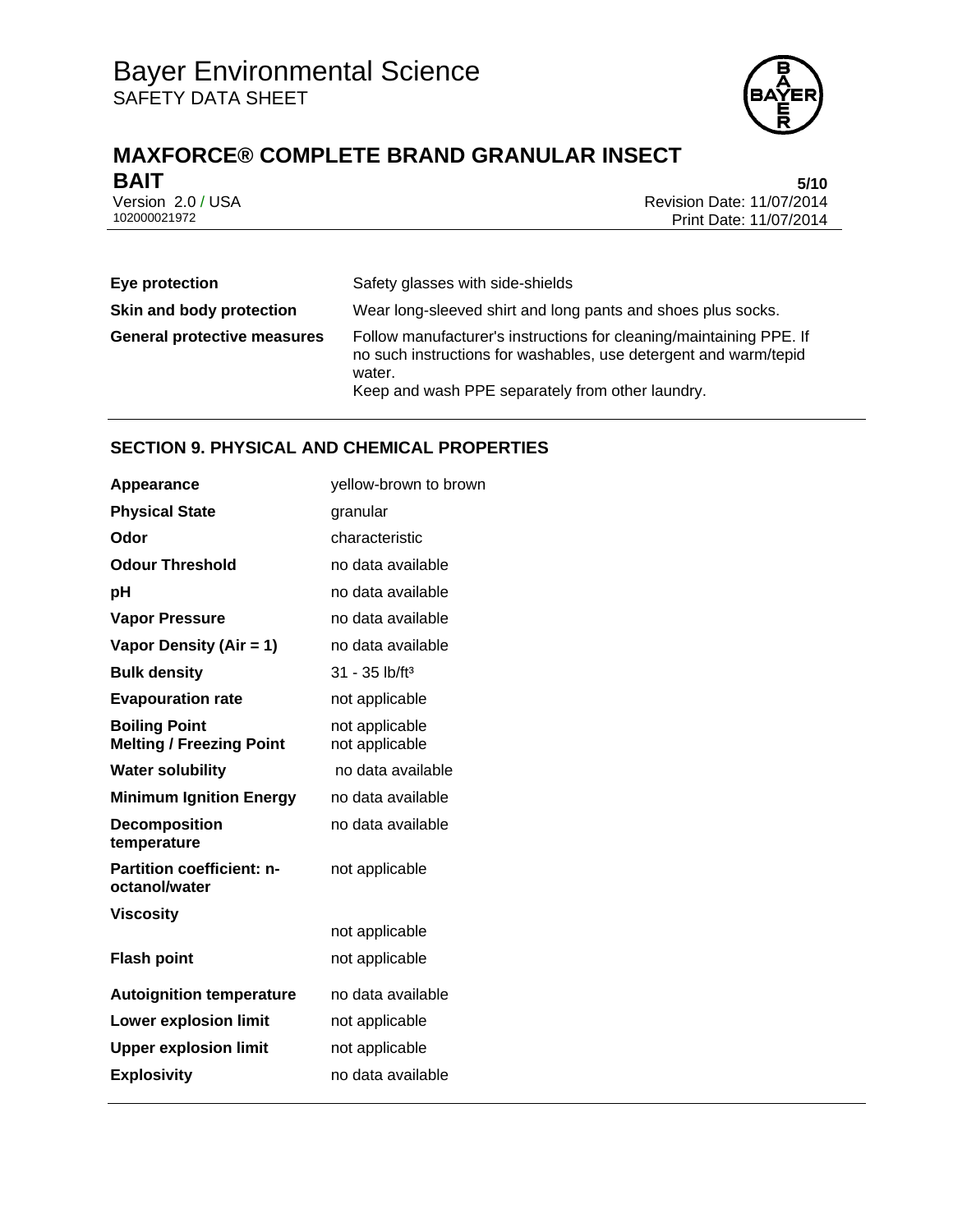

# **MAXFORCE® COMPLETE BRAND GRANULAR INSECT BAIT** 6/10

Version 2.0 / USA Revision Date: 11/07/2014<br>102000021972 Print Date: 11/07/2014 Print Date: 11/07/2014

# **SECTION 10: STABILITY AND REACTIVITY**

| <b>Reactivity</b>                            |                                                                    |
|----------------------------------------------|--------------------------------------------------------------------|
| <b>Thermal decomposition</b>                 | no data available                                                  |
| <b>Chemical stability</b>                    | Stable under normal conditions.                                    |
| <b>Possibility of hazardous</b><br>reactions | No dangerous reaction known under conditions of normal use.        |
| <b>Conditions to avoid</b>                   | no data available                                                  |
| Incompatible materials                       | no data available                                                  |
| <b>Hazardous decomposition</b><br>products   | No decomposition products expected under normal conditions of use. |

## **SECTION 11: TOXICOLOGICAL INFORMATION**

| <b>Exposure routes</b>   | Skin contact, Ingestion                                                                                                              |
|--------------------------|--------------------------------------------------------------------------------------------------------------------------------------|
| <b>Immediate Effects</b> |                                                                                                                                      |
| <b>Skin</b>              | Harmful if absorbed through skin. Prolonged or frequently repeated<br>skin contact may cause allergic reactions in some individuals. |

#### **Information on toxicological effects**

| <b>Acute oral toxicity</b>       | LD50 (rat) $> 5,000$ mg/kg    |
|----------------------------------|-------------------------------|
| <b>Acute inhalation toxicity</b> |                               |
|                                  | no data available             |
| <b>Acute dermal toxicity</b>     | LD50 (rabbit) $> 2,000$ mg/kg |
| <b>Skin irritation</b>           | Slight irritation (rabbit)    |
| <b>Eye irritation</b>            | No eye irritation (rabbit)    |
| <b>Sensitisation</b>             | Non-sensitizing. (guinea pig) |

#### **Assessment repeated dose toxicity**

Hydramethylnon caused specific target organ toxicity in experimental animal studies in the following organ(s): testes, kidneys.

#### **Assessment Mutagenicity**

Hydramethylnon was not mutagenic or genotoxic in a battery of in vitro and in vivo tests.

#### **Assessment Carcinogenicity**

Hydramethylnon was not carcinogenic in lifetime feeding studies in rats and mice.

#### **ACGIH**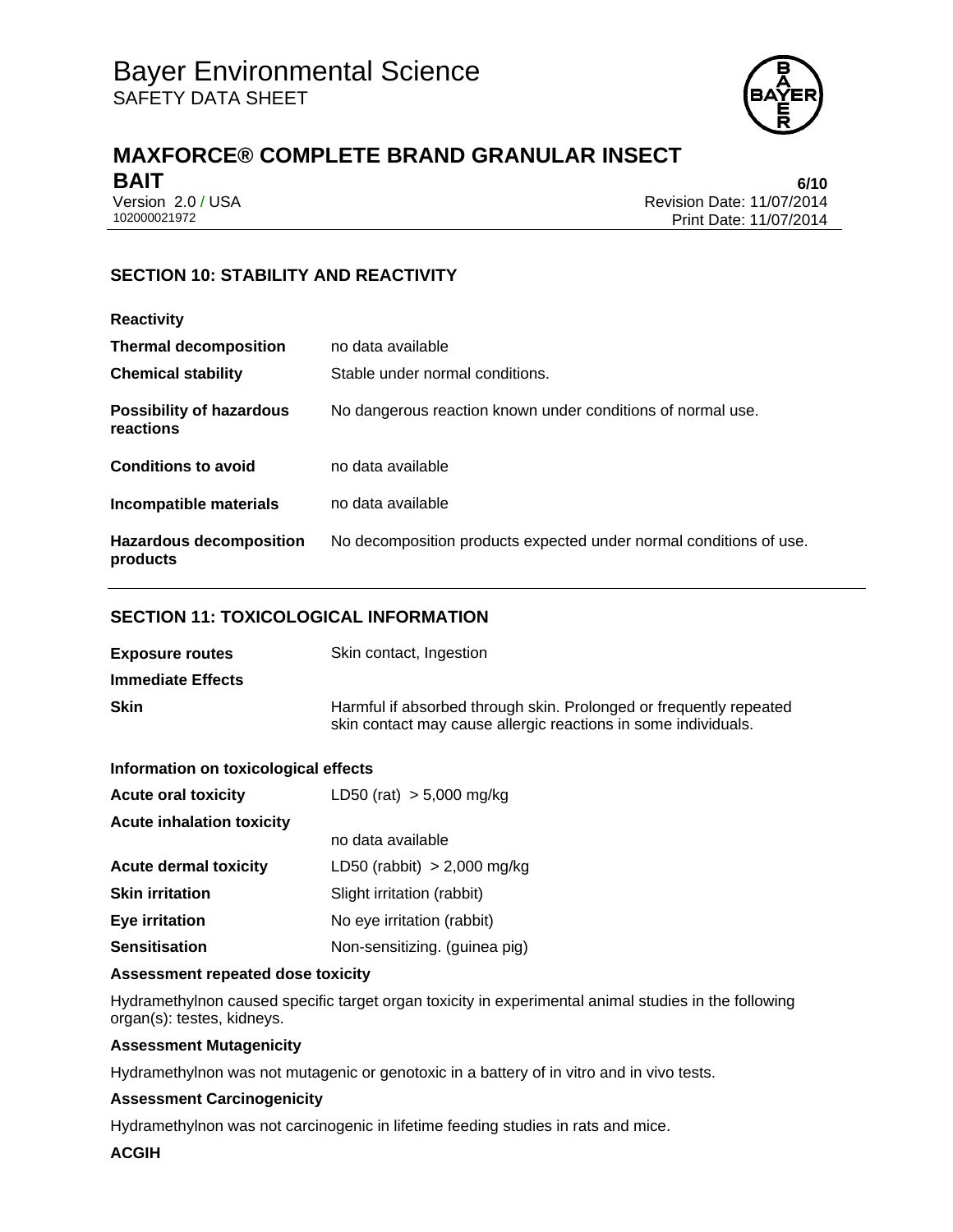

# **MAXFORCE® COMPLETE BRAND GRANULAR INSECT BAIT** 7/10

Version 2.0 / USA Revision Date: 11/07/2014<br>102000021972 Print Date: 11/07/2014 Print Date: 11/07/2014

#### None.

**NTP** 

None.

**IARC** 

None.

**OSHA** 

None.

#### **Assessment toxicity to reproduction**

Hydramethylnon caused reproduction toxicity in a two-generation study in rats only at dose levels also toxic to the parent animals. Hydramethylnon caused testicular damage and male infertility.

#### **Assessment developmental toxicity**

Hydramethylnon caused developmental toxicity only at dose levels toxic to the dams. Hydramethylnon caused a delayed foetal growth.

#### **Further information**

Acute toxicity studies have been bridged from a similar formulation(s). The non-acute information pertains to the active ingredient(s).

#### **SECTION 12: ECOLOGICAL INFORMATION**

| <b>Toxicity to fish</b>                     | LC50 (Ictalurus punctatus (Channel catfish)) 0.09 mg/l<br>Exposure time: 96 h<br>The value mentioned relates to the active ingredient hydramethylnon.    |
|---------------------------------------------|----------------------------------------------------------------------------------------------------------------------------------------------------------|
| <b>Toxicity to aquatic</b><br>invertebrates | NOEC (Daphnia magna (Water flea)) 0.000088 mg/l<br>Exposure time: 21 Days<br>The value mentioned relates to the active ingredient hydramethylnon.        |
|                                             | EC50 (Mysidopsis bahia (mysid shrimp)) 0.0544 mg/l<br>Exposure time: 96 h<br>The value mentioned relates to the active ingredient hydramethylnon.        |
| <b>Toxicity to aquatic plants</b>           | EC50 (Scenedesmus quadricauda (Green algae)) 0.01112 mg/l<br>Exposure time: 72 h<br>The value mentioned relates to the active ingredient hydramethylnon. |
| <b>Biodegradability</b>                     | Hydramethylnon: ; not rapidly biodegradable                                                                                                              |
| Koc                                         | Hydramethylnon: Koc: 730000                                                                                                                              |
| <b>Bioaccumulation</b>                      | Hydramethylnon: Bioconcentration factor (BCF) 34,900; Does not<br>bioaccumulate.                                                                         |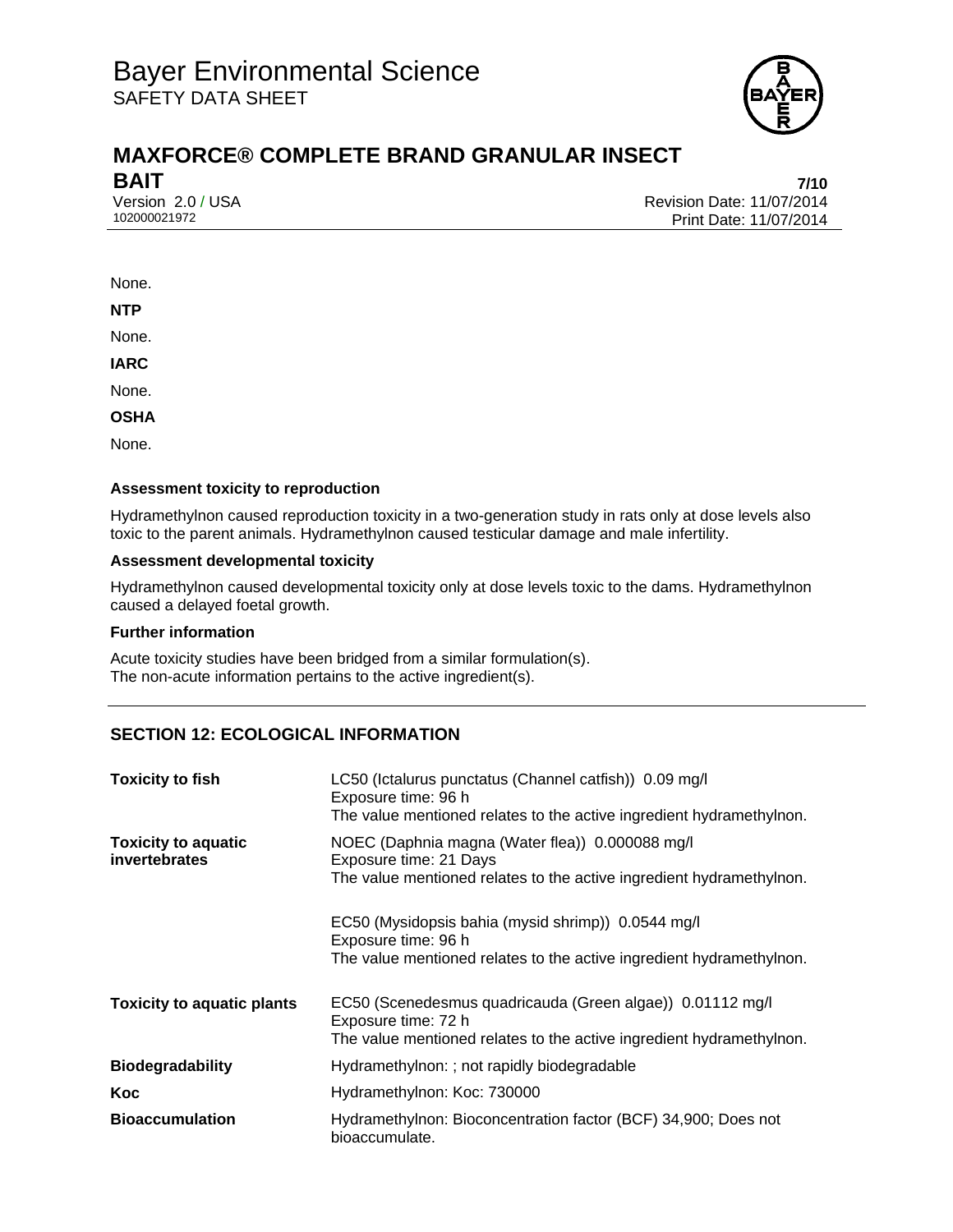

# **MAXFORCE® COMPLETE BRAND GRANULAR INSECT**

| <b>BAIT</b>       | 8/10                      |
|-------------------|---------------------------|
| Version 2.0 / USA | Revision Date: 11/07/2014 |
| 102000021972      | Print Date: 11/07/2014    |

| <b>Mobility in soil</b>          | Hydramethylnon: Immobile in soil                                                                                                                                                                                                                                                                                 |
|----------------------------------|------------------------------------------------------------------------------------------------------------------------------------------------------------------------------------------------------------------------------------------------------------------------------------------------------------------|
| <b>Environmental precautions</b> | Do not apply directly to water, to areas where surface water is present<br>or to intertidal areas below the mean high water mark.<br>Do not contaminate surface or ground water by cleaning equipment or<br>disposal of wastes, including equipment wash water.<br>Apply this product as specified on the label. |

## **SECTION 13: DISPOSAL CONSIDERATIONS**

|  |  |  |  | Waste treatment methods |
|--|--|--|--|-------------------------|
|--|--|--|--|-------------------------|

| <b>Product</b>                | Pesticide, spray mixture or rinse water that cannot be used according to<br>label instructions may be disposed of on site or at an approved waste<br>disposal facility.<br>Never place unused product down any indoor or outdoor drain. |
|-------------------------------|-----------------------------------------------------------------------------------------------------------------------------------------------------------------------------------------------------------------------------------------|
| <b>Contaminated packaging</b> | Do not re-use empty containers.<br>Place empty container in trash.<br>Follow advice on product label and/or leaflet.                                                                                                                    |
| <b>RCRA Information</b>       | Characterization and proper disposal of this material as a special or<br>hazardous waste is dependent upon Federal, State and local laws and<br>are the user's responsibility. RCRA classification may apply.                           |

## **SECTION 14: TRANSPORT INFORMATION**

| 49CFR                                                                                                    | Not dangerous goods / not hazardous material                                                                |  |
|----------------------------------------------------------------------------------------------------------|-------------------------------------------------------------------------------------------------------------|--|
| <b>IMDG</b><br>UN number<br>Class<br>Packaging group<br>Marine pollutant<br>Proper shipping name         | 3077<br>9<br>Ш<br>YES.<br>ENVIRONMENTALLY HAZARDOUS SUBSTANCE, SOLID,<br>N.O.S.<br>(HYDRAMETHYLNON MIXTURE) |  |
| <b>IATA</b><br>UN number<br>Class<br>Packaging group<br>Environm. Hazardous Mark<br>Proper shipping name | 3077<br>9<br>Ш<br>YES<br>ENVIRONMENTALLY HAZARDOUS SUBSTANCE, SOLID,<br>N.O.S.<br>(HYDRAMETHYLNON MIXTURE)  |  |

This transportation information is not intended to convey all specific regulatory information relating to this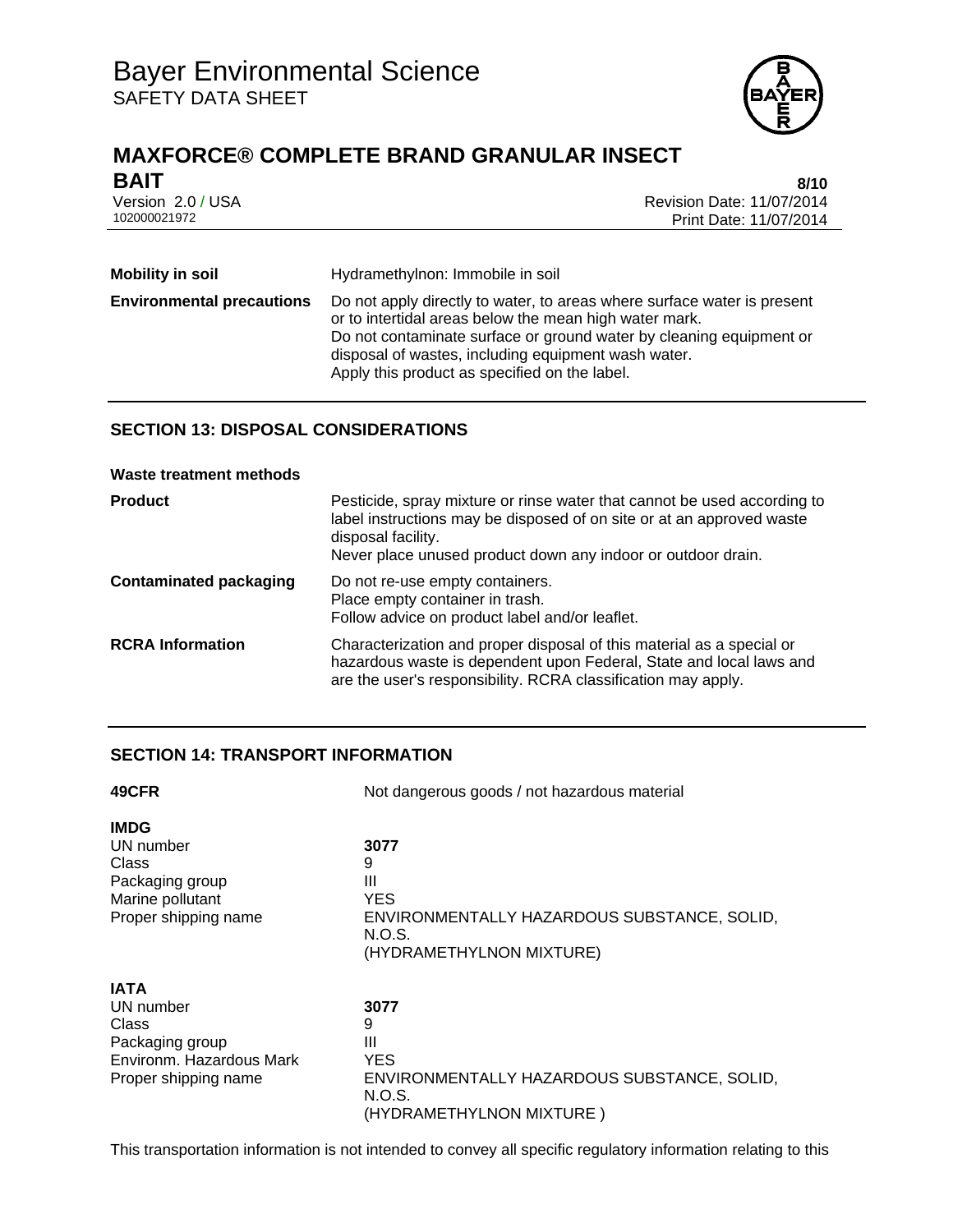

# **MAXFORCE® COMPLETE BRAND GRANULAR INSECT BAIT** 9/10

Version 2.0 / USA Revision Date: 11/07/2014 102000021972 Print Date: 11/07/2014

product. It does not address regulatory variations due to package size or special transportation requirements.

Freight Classification: INSECTICIDES OR FUNGICIDES, N.O.I., OTHER THAN POISON

#### **SECTION 15: REGULATORY INFORMATION**

**EPA Registration No.** 432-1255 **US Federal Regulations TSCA list** Oleic acid 112-80-1 **US. Toxic Substances Control Act (TSCA) Section 12(b) Export Notification (40 CFR 707, Subpt D)** None. **SARA Title III - Section 302 - Notification and Information** None. **SARA Title III - Section 313 - Toxic Chemical Release Reporting** Hydramethylnon 67485-29-4 25,000lbs **US States Regulatory Reporting CA Prop65** This product does not contain any substances known to the State of California to cause cancer. This product contains a chemical known to the State of California to cause birth defects or other reproductive harm. Hydramethylnon 67485-29-4 Developmental toxin. Hydramethylnon 67485-29-4 Male reproductive toxin. **US State Right-To-Know Ingredients** Hydramethylnon 67485-29-4 NJ Oleic acid **112-80-1** RI **Canadian Regulations Canadian Domestic Substance List**  Oleic acid 112-80-1 **Environmental CERCLA**  None. **Clean Water Section 307 Priority Pollutants**  None. **Safe Drinking Water Act Maximum Contaminant Levels**  None.

#### **EPA/FIFRA Information:**

This chemical is a pesticide product registered by the Environmental Protection Agency and is subject to certain labeling requirements under federal pesticide law. These requirements differ from the classification